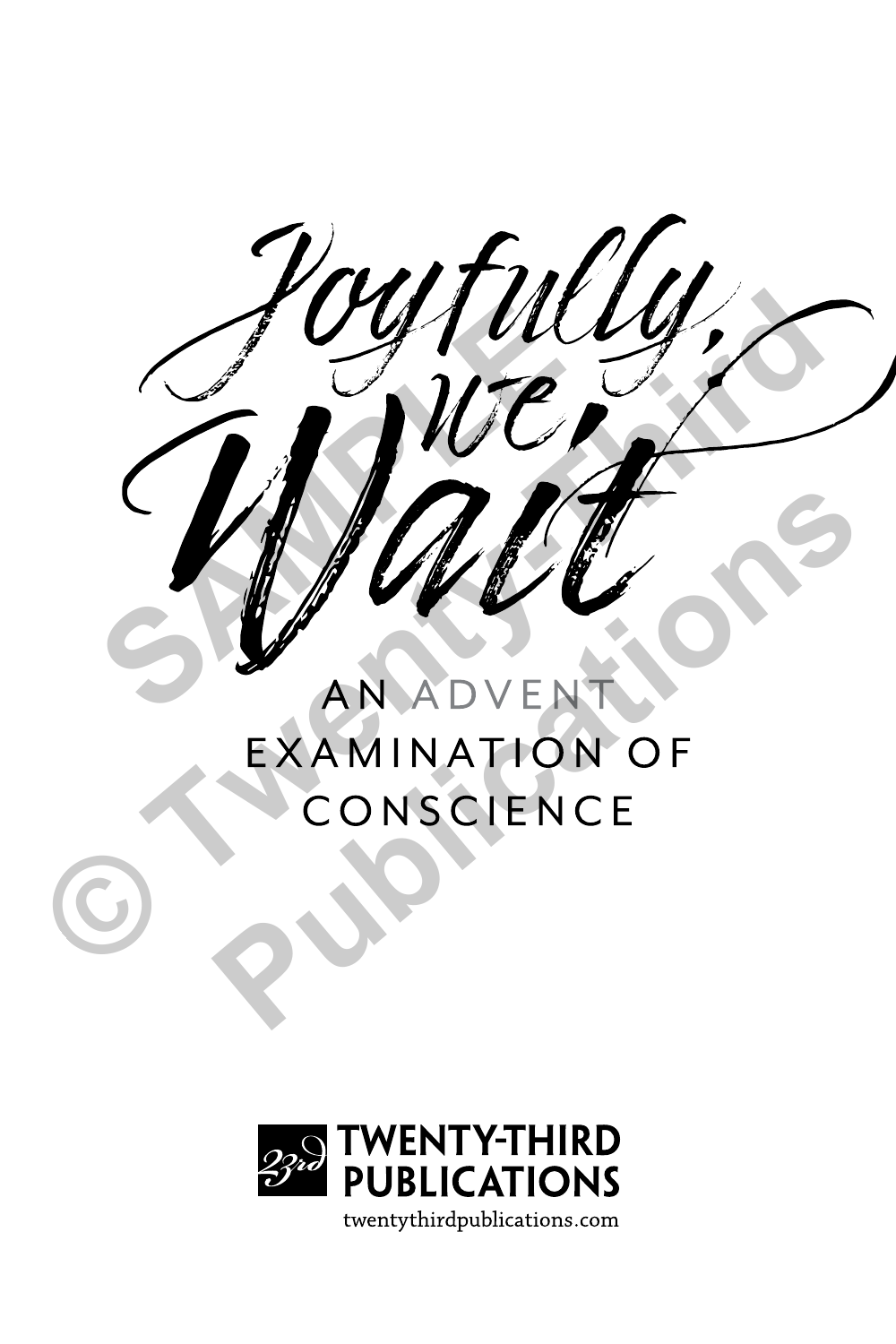#### **Twenty-Third Publications**

One Montauk Avenue, Suite 200 New London, CT 06320 (860) 437-3012 or (800) 321-0411 www.twentythirdpublications.com **Control and Archives Control and Archives Control and Archives Control and Archives Control and Archives Control and Archives Control and Archives Control and Archives Control and Archives Control and Archives Control and** 

SAMPLE 1

Copyright © 2019 Lonne Murphy. All rights reserved. No part of this publication may be reproduced in any manner without prior written permission of the publisher. Write to the Permissions Editor. **Purp Publications**<br> **Purp Publications**<br> **Example Publications**<br> **Purp Publications <br>
Agont CT 06320**<br> **Publications 200**<br> **Publications CHIPP**<br> **Publication may be reproduced in any**<br> **Publication may be reproduced in an** 

ISBN: 978-1-62785-465-8 Printed in the U.S.A.



A division of Bayard, Inc.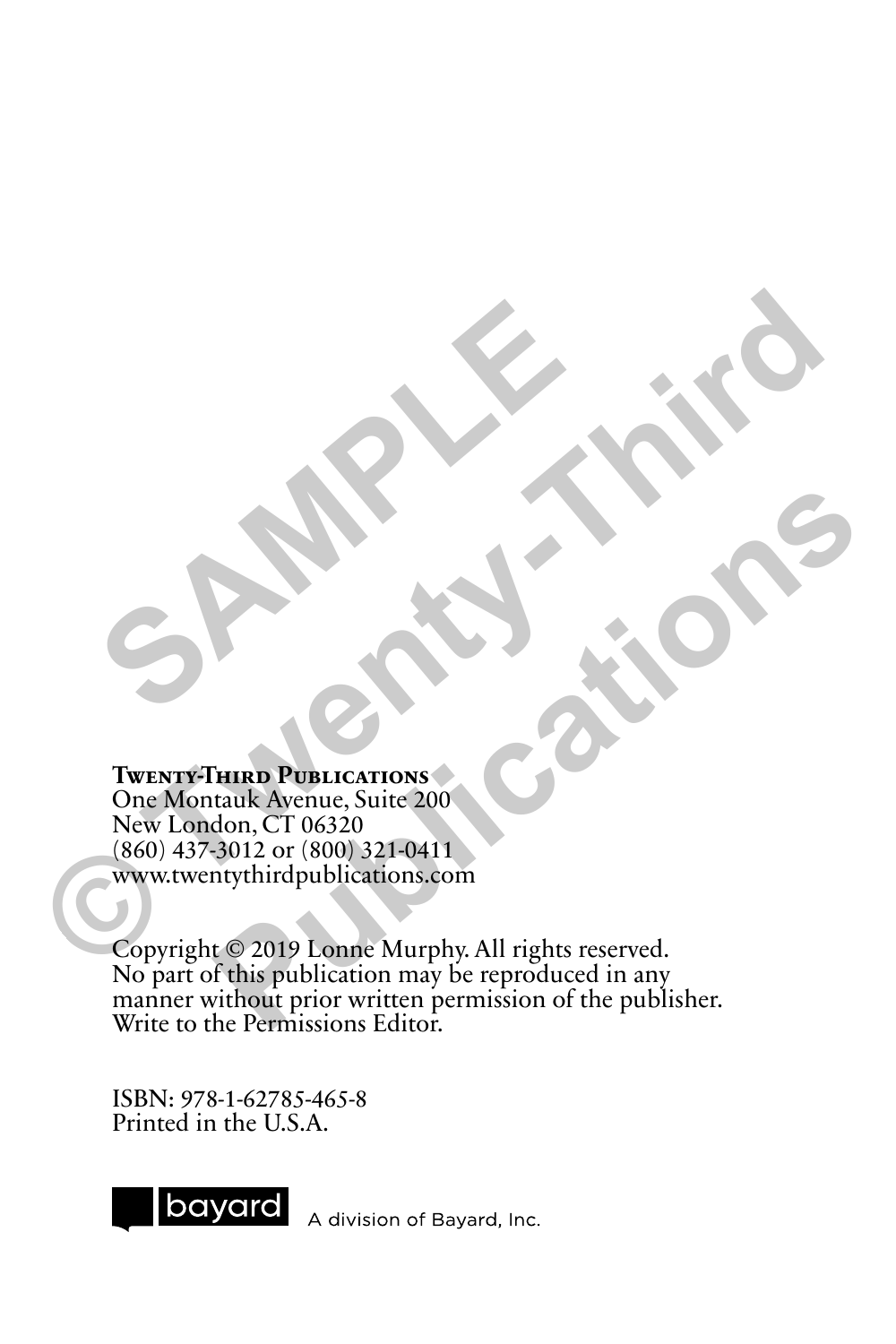## Contents

| Introduction                                                                    |    |
|---------------------------------------------------------------------------------|----|
| <b>Opening Prayer</b>                                                           | 8  |
| Do I find joy in my<br>relationship with God?                                   | 10 |
| Do I recognize myself<br>as a child of God?                                     | 13 |
| Do I listen to God's call<br>in my life?                                        | 17 |
| In my relationship with<br>others, do I joyfully<br>"give flesh" to the gospel? | 22 |
| Do I joyfully care for<br>God's creation?                                       | 27 |
| Prayer                                                                          | 31 |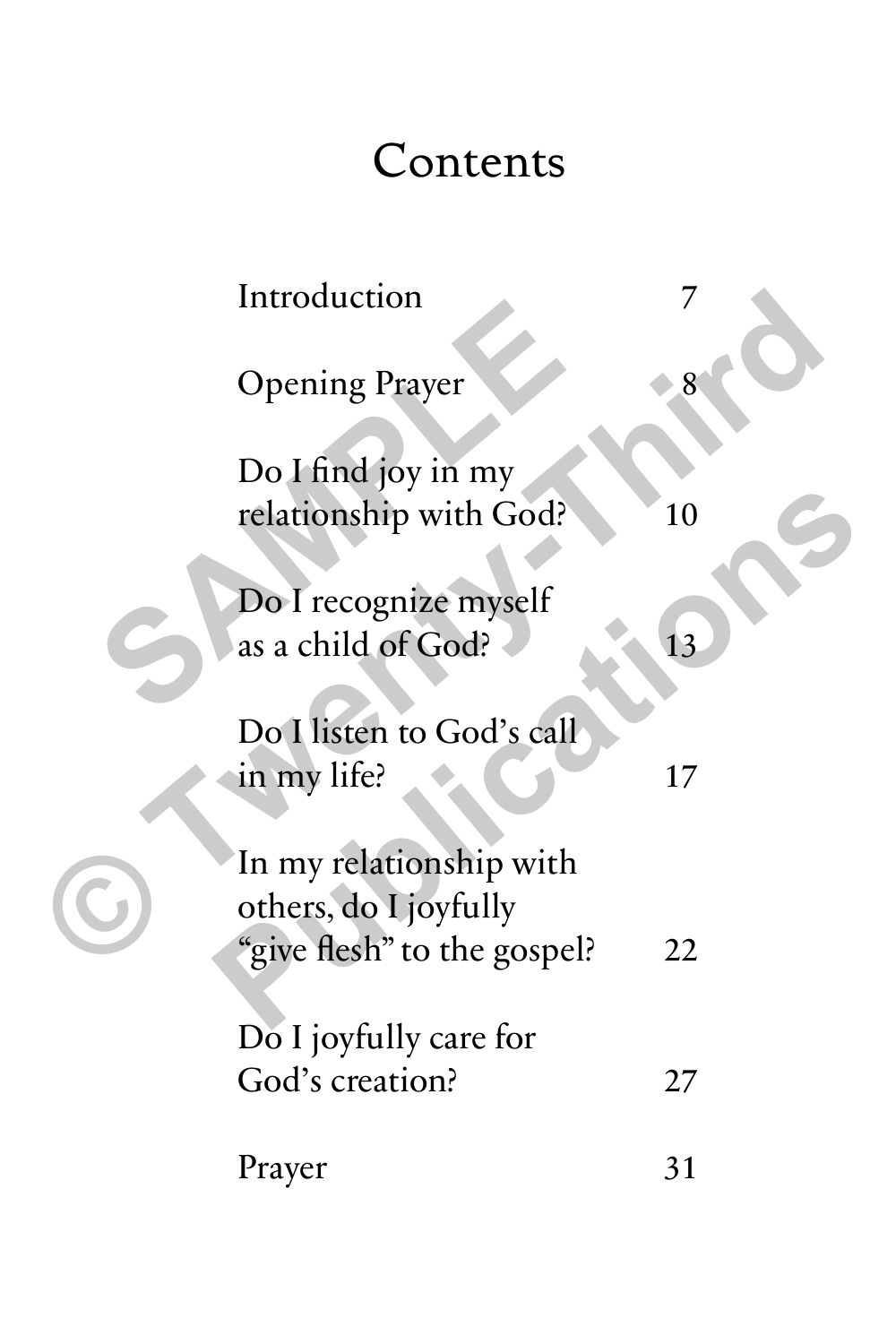### Introduction

*How might we prepare the way of the Lord?*

the b n this season of light and love, we prepare our hearts and homes for the miracle of the Incarnation—God becoming human in the person of Jesus Christ. While we prepare to celebrate the birth of the babe in the manger, the season of Advent also calls us to "make straight the paths" in our lives so that we may repent and repair the damage done through our own sinfulness. May this booklet be your guide as you prepare to experience the sacrament of reconciliation in this holy season. The questions are written for private reflection and prayer or they may be of help in a parish reconciliation service. How might we prep<br>the way of the Lore<br>the way of the Lore<br>n this season of light<br>prepare our hearts and h<br>miracle of the Incarnation<br>coming human in the pe **Example 18 The Example 18 The Using School of the Lord?**<br> **Example 2013**<br> **Example 18 The Using School of the Incarnation—God becoming human in the person of Jesus<br>
Christ. While we prepare to celebrate<br>
the birth of the** n this season of light and love, we<br>prepare our hearts and homes for the<br>miracle of the Incarnation—God be-<br>coming human in the person of Jesus<br>Christ. While we prepare to celebrate<br>birth of the babe in the manger, the sea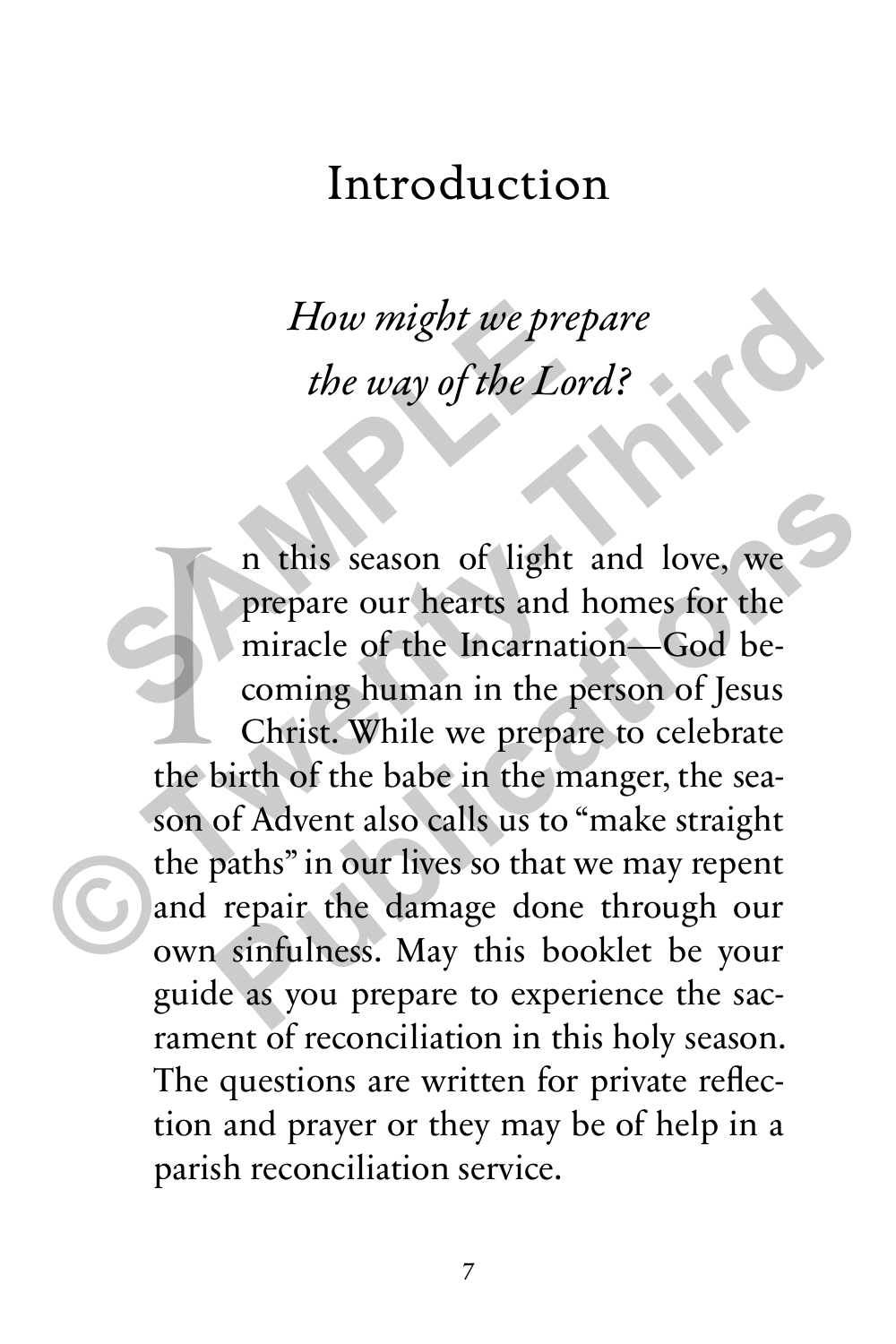#### Opening prayer

*God of all ages, we rejoice and give thanks that in your divinity you came among us as a human being, taking upon yourself all the human elements that we share with you: the salt of our tears, the sweetness of our joys, the deepest hopes of our dreams, the human longings that give meaning to our lives.* God of all ages, we rejoice<br>and give thanks<br>that in your divinity you came am<br>as a human being,<br>taking upon yourself all the human Cod of all ages, we rejoice<br>and give thanks<br>that in your divinity you came among us<br>as a human being,<br>taking upon yourself all the human<br>elements that we share with you:<br>the salt of our tears,<br>the sweetness of our joys,<br>th nd give thanks<br>
in your divinity you came among us<br>
s a human being,<br>
ng upon yourself all the human<br>
lements that we share with you:<br>
alt of our tears,<br>
he sweetness of our joys,<br>
he deepest hopes of our dreams,<br>
he human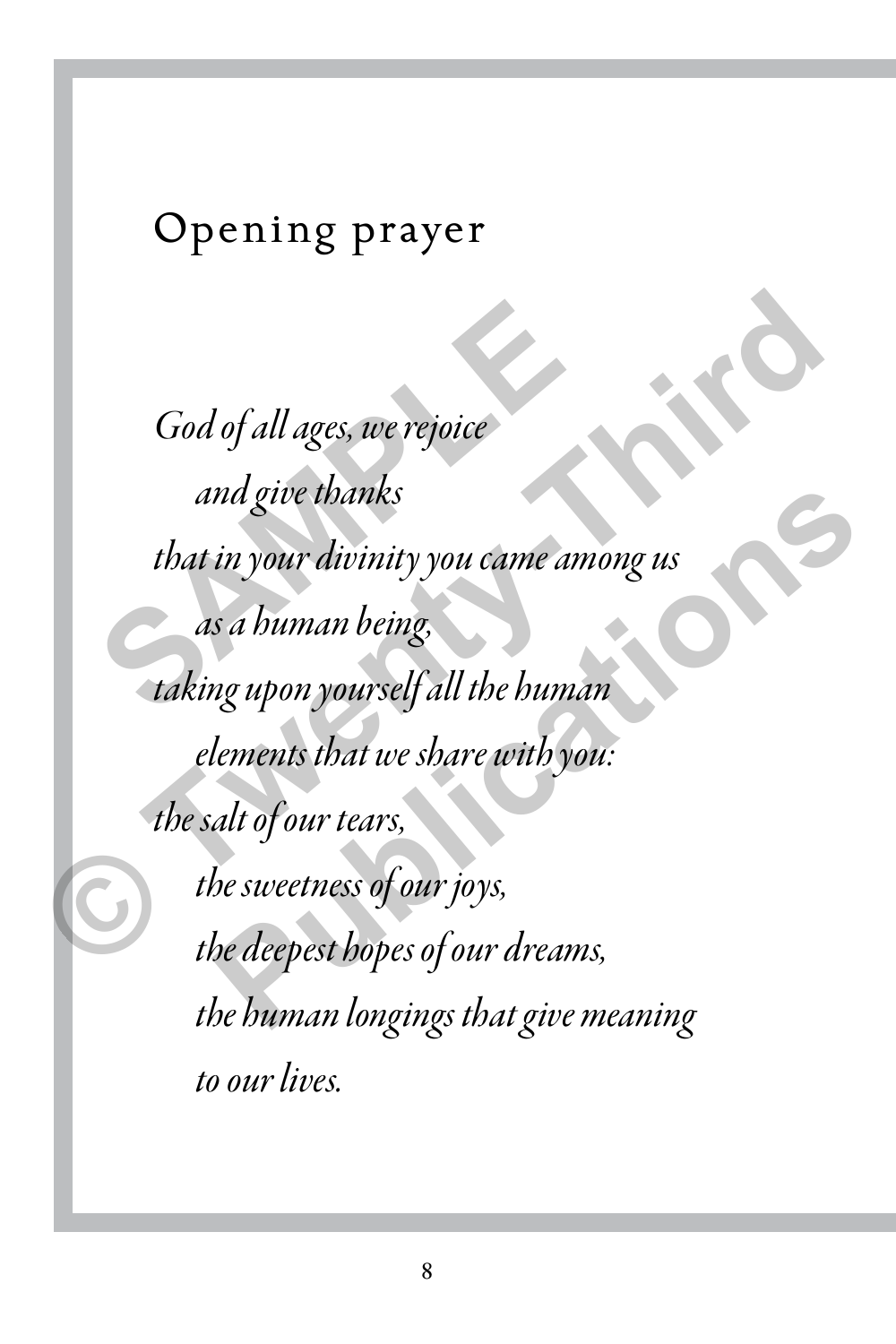*Inhabit our hearts, God of love, as you embodied and entered this world through the womb of your mother, Mary. Be here among us with all of your wisdom, all of your compassion, and all of your joy. In the name of Jesus who is Christ, the Son of God, who lives among us still and who will come again. Amen.* Inhabit our bearts, God of love<br>as you embodied and entered the<br>through the womb of your m<br>Mary.<br>Be here among us with all of yo Inhabit our bearts, God of love,<br>as you embodied and entered this world<br>through the womb of your mother,<br>Mary.<br>Be here among us with all of your<br>wisdom, all of your compassion,<br>and all of your joy.<br>In the name of Jesus who s you embodied and entered this world<br>through the womb of your mother,<br>Mary.<br>Re here among us with all of your<br>wisdom, all of your compassion,<br>and all of your joy.<br>In the name of Jesus who is Christ,<br>the Son of God, who li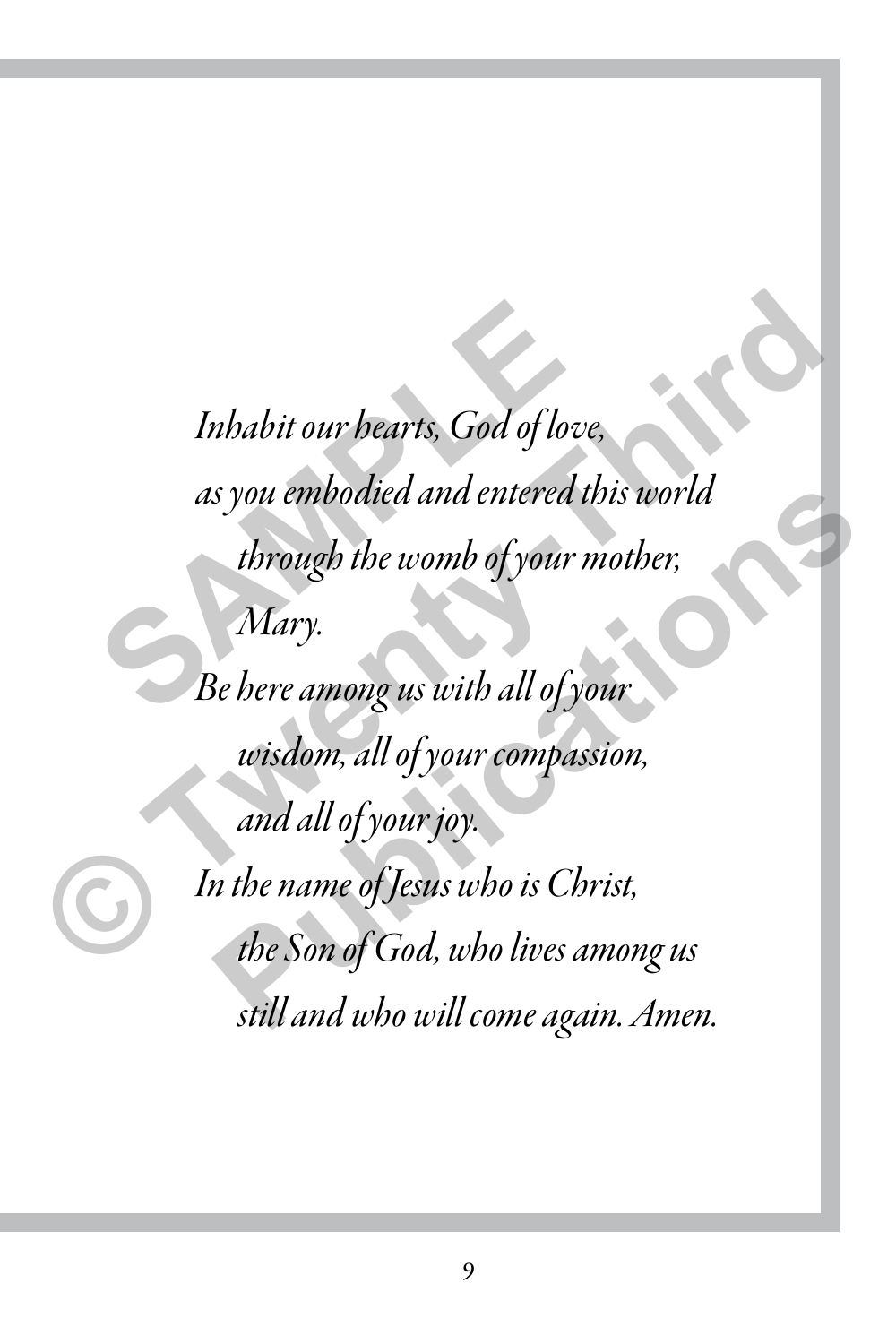# Do I find joy in my relationship with God? Do I find<br>joy in my<br>relationship<br>with God? Do I find<br>joy in my<br>relationship<br>with God?<br>Sand the state of the state of the Song<br>state of the state of the state of the state of the state of the state of the state of the state of the state of the state of the state of **Publications**

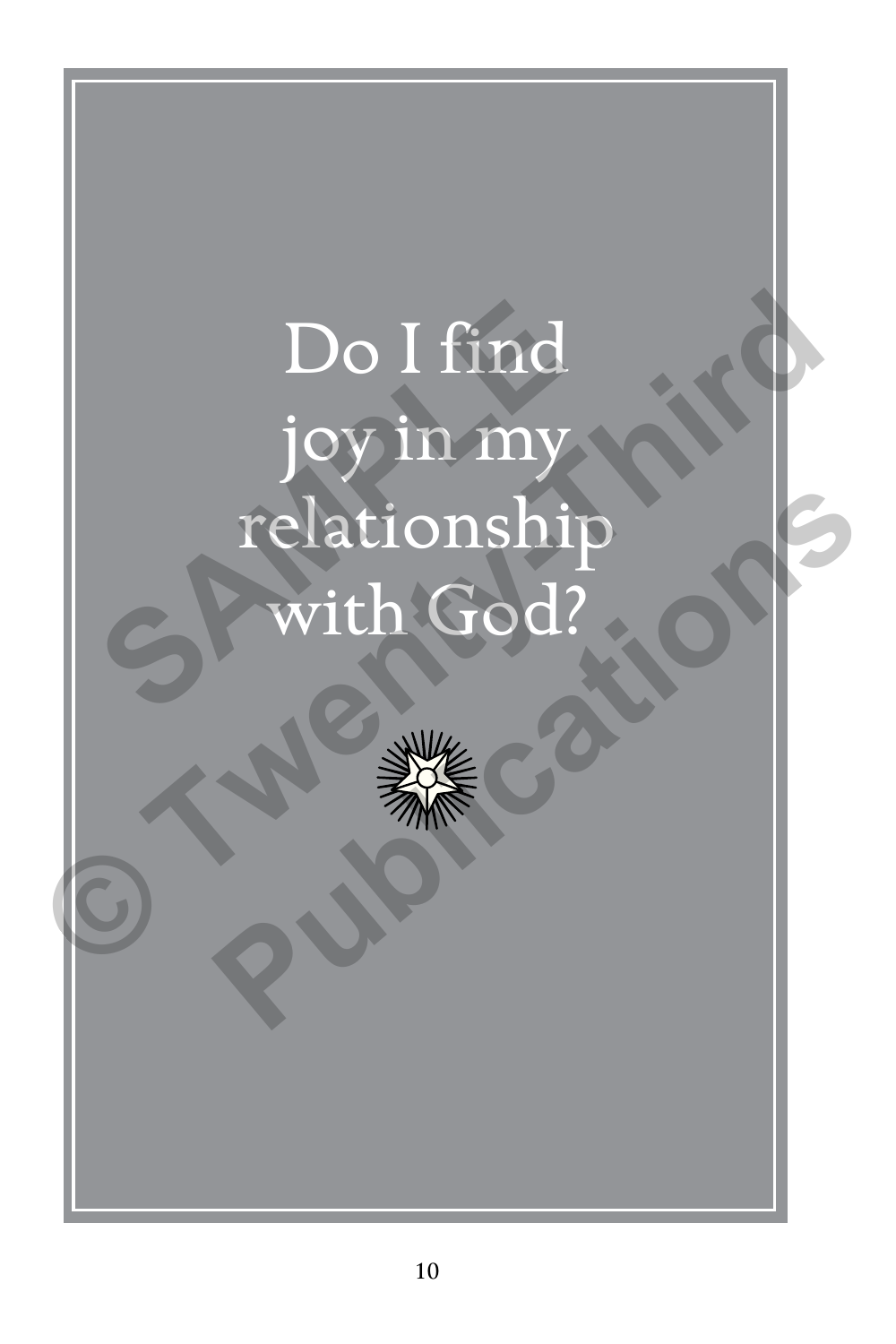*Behold, the angel of the Lord appeared to him in a dream and said, "Joseph, son of David, do not be afraid…"*  appeared to him in a dream<br>and said, "Joseph, son of Dat<br>do not be afraid..."<br>MATTHEW 1:20 appeared to him in a dream<br>and said, "Joseph, son of David,<br>do not be afraid..."<br>MATTHEW 120<br>MATTHEW 120<br>Am I close to God, or do I have trouble<br>seeing God in my life?

MATTHEW 1:20

Am I close to God, or do I have trouble seeing God in my life? **PHEW 1.20**<br> **Publications 1.20**<br> **Publications in the Second Act of the United Seconds in the Second Second Seconds 1.1 and 2.00 and 2.00 publications in the Second Second Seconds 1.1 and 2.00 publications and 2.00 public** 

Do I try to convince God through prayer to give me what I want?

Can I enter into a relationship with God, trusting that God can work through me?